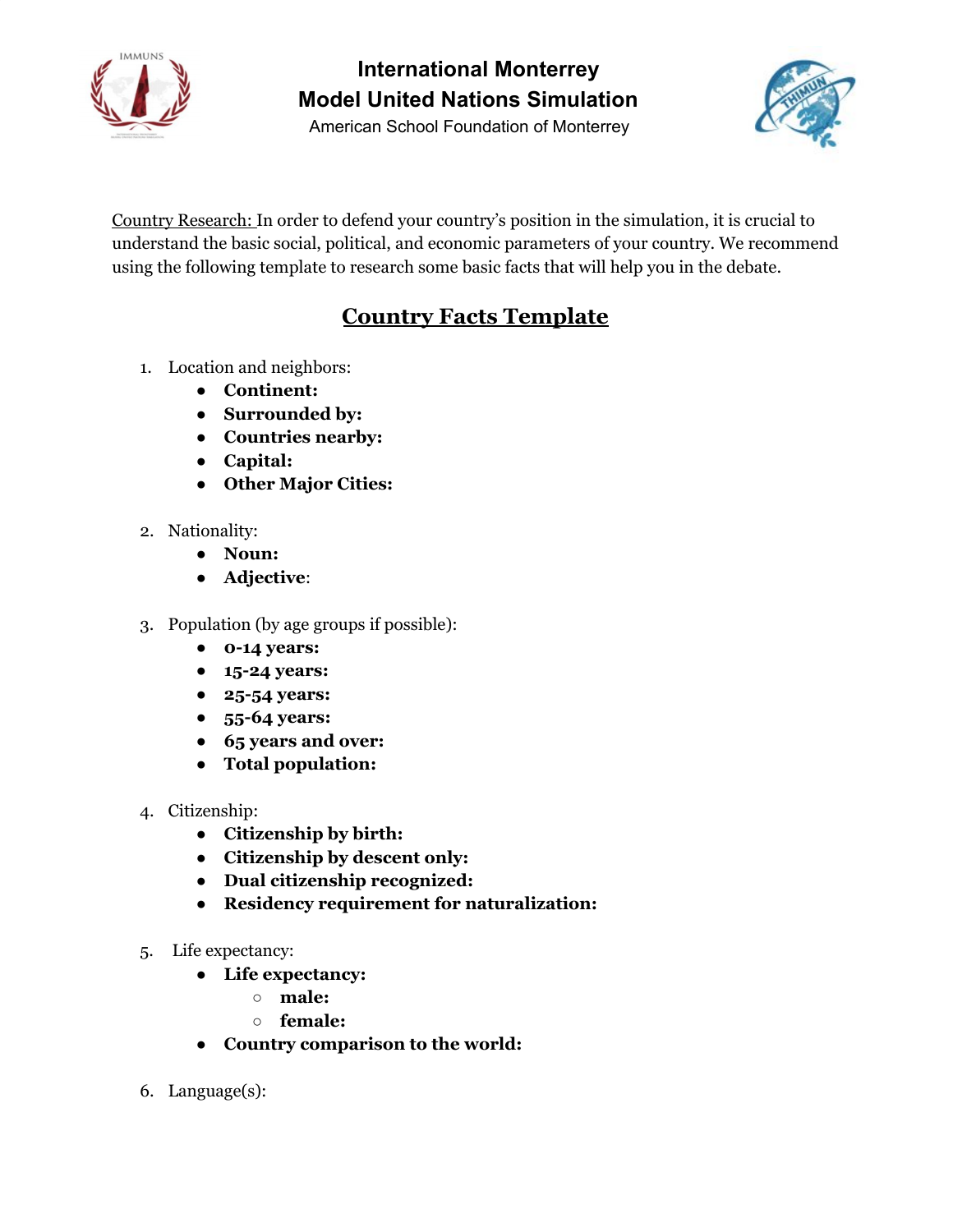

American School Foundation of Monterrey



- 7. Religions (percentages):
- 8. GDP (Purchasing Power Parity) and comparison to world:
	- $\bullet$

●

- 9. Form of government and branches:
	-

●

- 10. Current heads of state:
	- ●
- 11. Political parties:
	- ●
- 12. Military branches and expenditures:
	- $\bullet$
- 13. Infant Mortality Rate:
	- **Total**:
	- **Male**:
	- **Female**:
	- **Country comparison to the world:**
- 14. Ethnic Groups:
	- ●
- 15. Unemployment rate:
	- ●
	- **Country comparison to the world:**
- 16. Currency:
	- ●
- 17. Imports:
	- **Imports**:
		- Country comparison to the world:
	- **Commodities**:
	- **Partners**: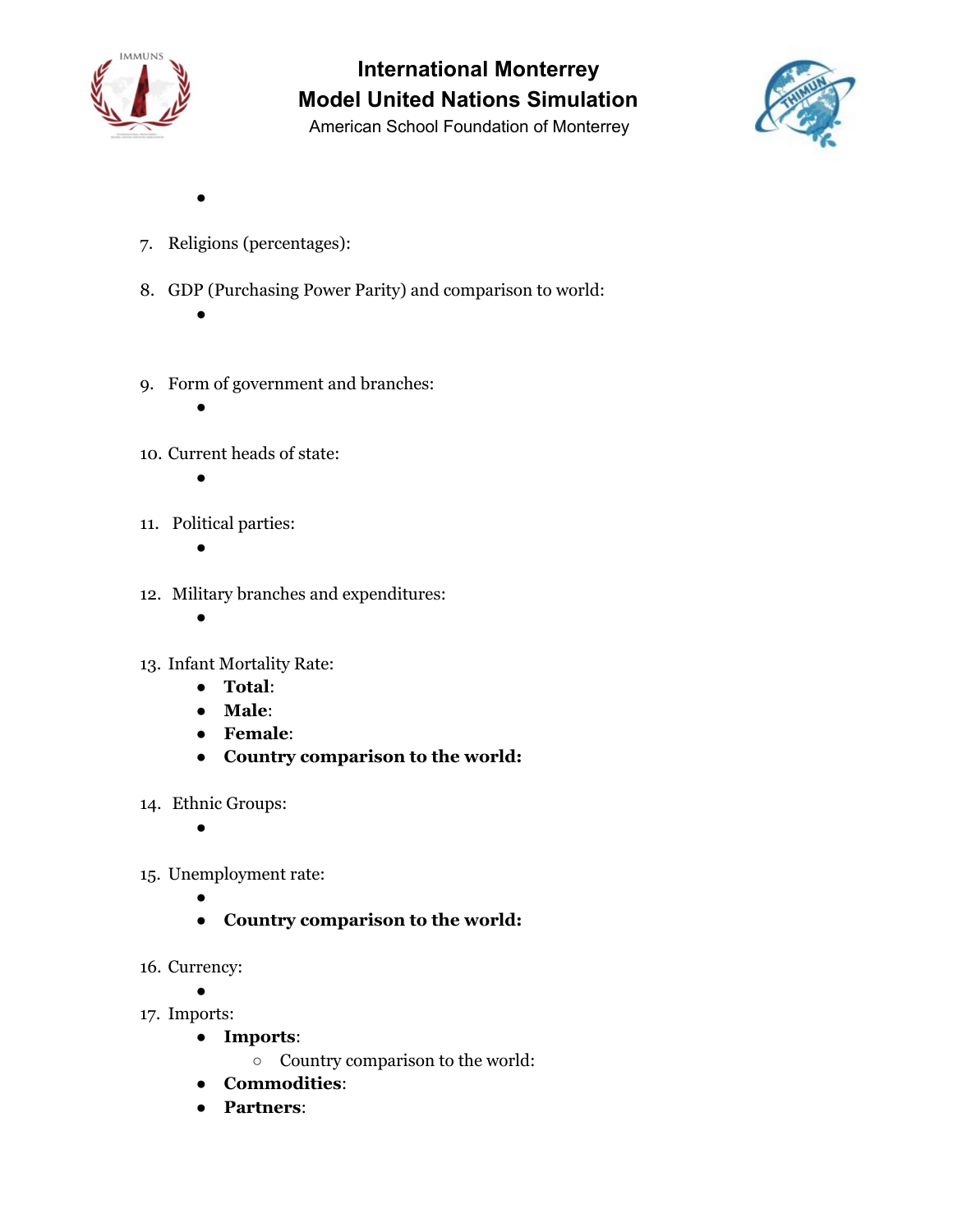

American School Foundation of Monterrey



- 18. Exports:
	- **Exports:**
		- Country comparison to the world:
	- **Commodities:**
	- **Partners:**
- 19. Natural resources:
	- **。**
- 20. Main industries and industrial production growth rate:
	- ● **Industrial production growth rate**:
		- **Country comparison to the world:**
- 21. Transportation:
	- **Airports:**
		- **Comparison to the world:**
	- **Heliports**:
	- **Railways:**
		- **Comparison to the world:**
	- **Roadways**:
		- **Comparison to the world:**
	- **● Waterways:**
		- **Comparison to the world:**
- 22. Climate and natural hazards:
	- ●
- 23. Land use:
	- **Agricultural land**:
	- $\circ$ ● **Forest**:
	- **Other:**
- 24. Relationship with the United Nations:
	- ●
- 25. General History: